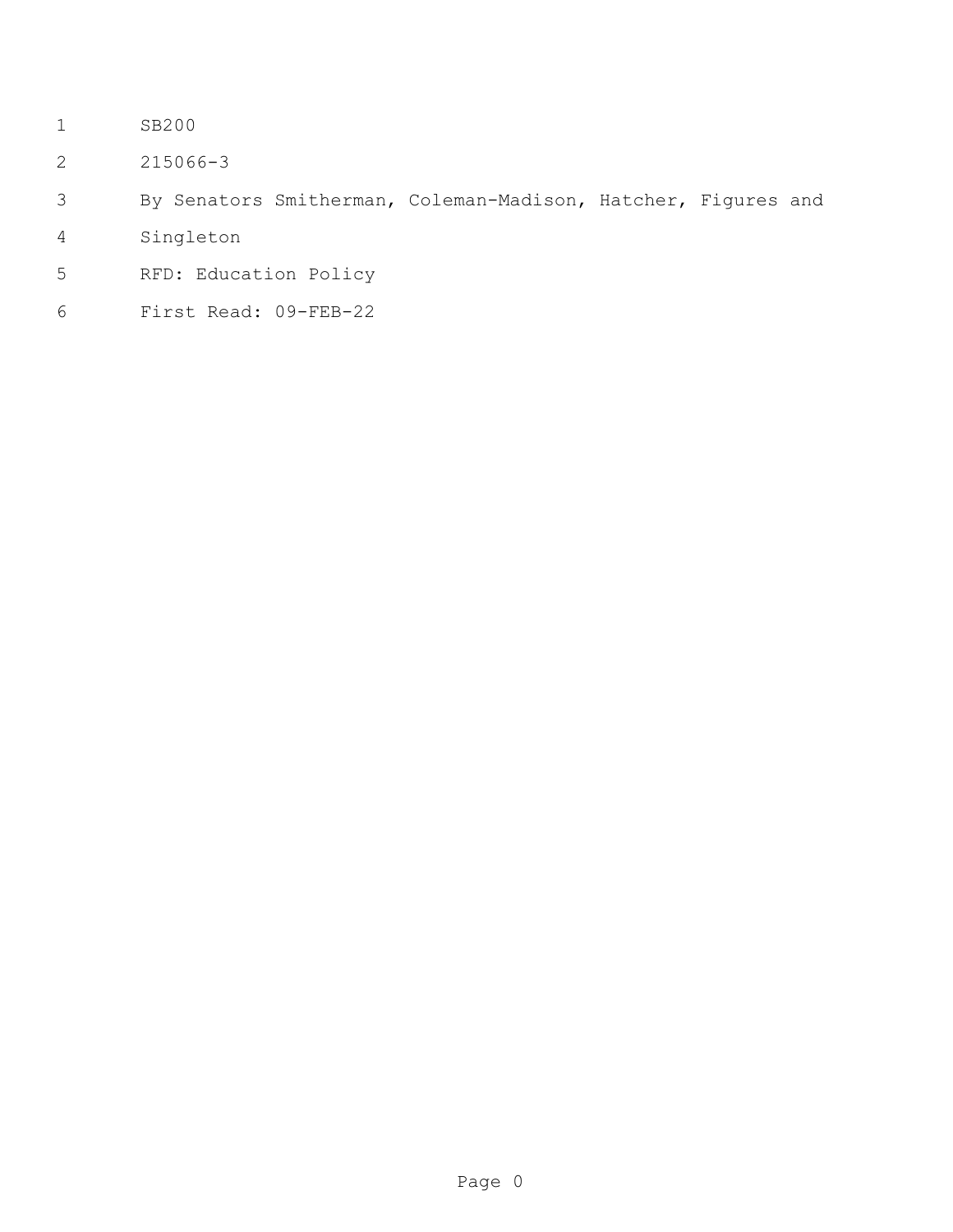| 1             | SB200                                                          |  |
|---------------|----------------------------------------------------------------|--|
| $\mathbf{2}$  |                                                                |  |
| 3             |                                                                |  |
| 4             | ENGROSSED                                                      |  |
| 5             |                                                                |  |
| 6             |                                                                |  |
| 7             | A BILL                                                         |  |
| $8\,$         | TO BE ENTITLED                                                 |  |
| $\mathcal{G}$ | AN ACT                                                         |  |
| 10            |                                                                |  |
| 11            | Relating to the Alabama Literacy Act; to amend                 |  |
| 12            | Section 16-6G-5, Code of Alabama 1975, to postpone             |  |
| 13            | implementation of the third grade retention requirement.       |  |
| 14            | BE IT ENACTED BY THE LEGISLATURE OF ALABAMA:                   |  |
| 15            | Section 1. Section 16-6G-5 of the Code of Alabama              |  |
| 16            | 1975, is amended to read as follows:                           |  |
| 17            | $"$ \$16-6G-5.                                                 |  |
| 18            | "(a) To ensure that public school students are able            |  |
| 19            | to read at or above grade level by the end of third grade,     |  |
| 20            | each local education agency shall offer a comprehensive core   |  |
| 21            | reading program to all students based on the science of        |  |
| 22            | reading which develops foundational reading skills. In         |  |
| 23            | addition, no school district may use any curriculum for public |  |
| 24            | K-3 students that does not have instructional time included.   |  |
| 25            | "(b) Based on the results of the reading assessment            |  |
| 26            | in Section 16-6G-3, each K-3 student who exhibits a reading    |  |
| 27            | deficiency, or the characteristics of dyslexia, shall be       |  |
|               |                                                                |  |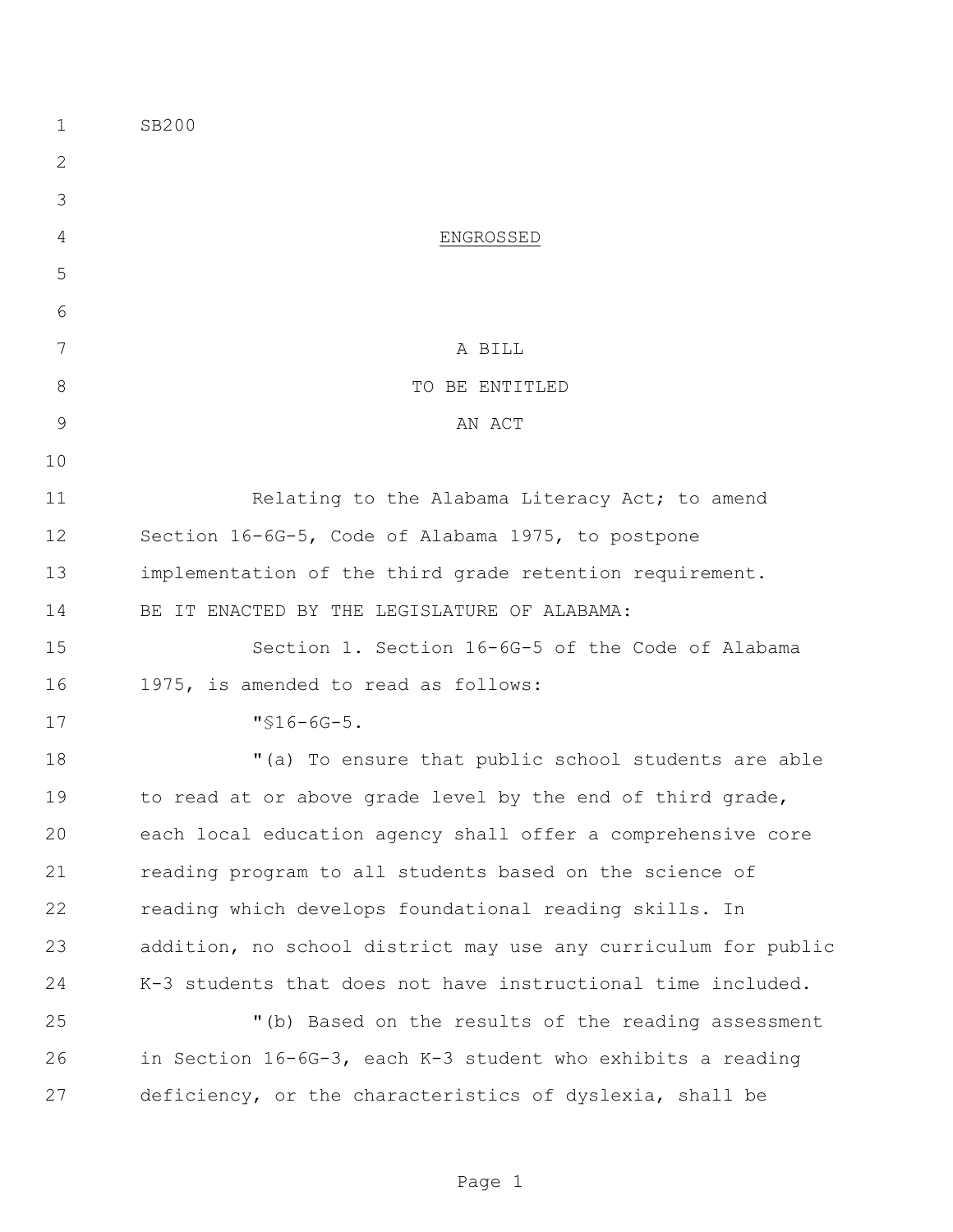provided an appropriate reading intervention program to address his or her specific deficiencies. Additionally, students shall be evaluated after every grading period and, if a student is determined to have a reading deficiency, the school shall provide the student with additional tutorial support. The State Superintendent of Education shall provide a list of vetted and approved comprehensive reading and intervention programs with the advice of the task force established under subsection (a) of Section 16-6G-3. The intervention program shall be provided in addition to the comprehensive core reading instruction that is provided to all students in the general education classroom. Dyslexia specific intervention, as defined by rule of the State Board of Education, shall be provided to students who have the characteristics of dyslexia and all struggling readers. The reading intervention program shall do all of the following:

 "(1) Provide explicit, direct instruction that is systematic, sequential, and cumulative in language development, phonological awareness, phonics, fluency, vocabulary, and comprehension, as applicable.

 "(2) Provide daily targeted small group reading interventions based on student need in phonological awareness, phonics including decoding and encoding, sight words, vocabulary, or comprehension.

"(3) Be implemented during regular school hours.

 "(c) The parent or legal guardian of any K-3 student who exhibits a consistent deficiency in letter naming fluency,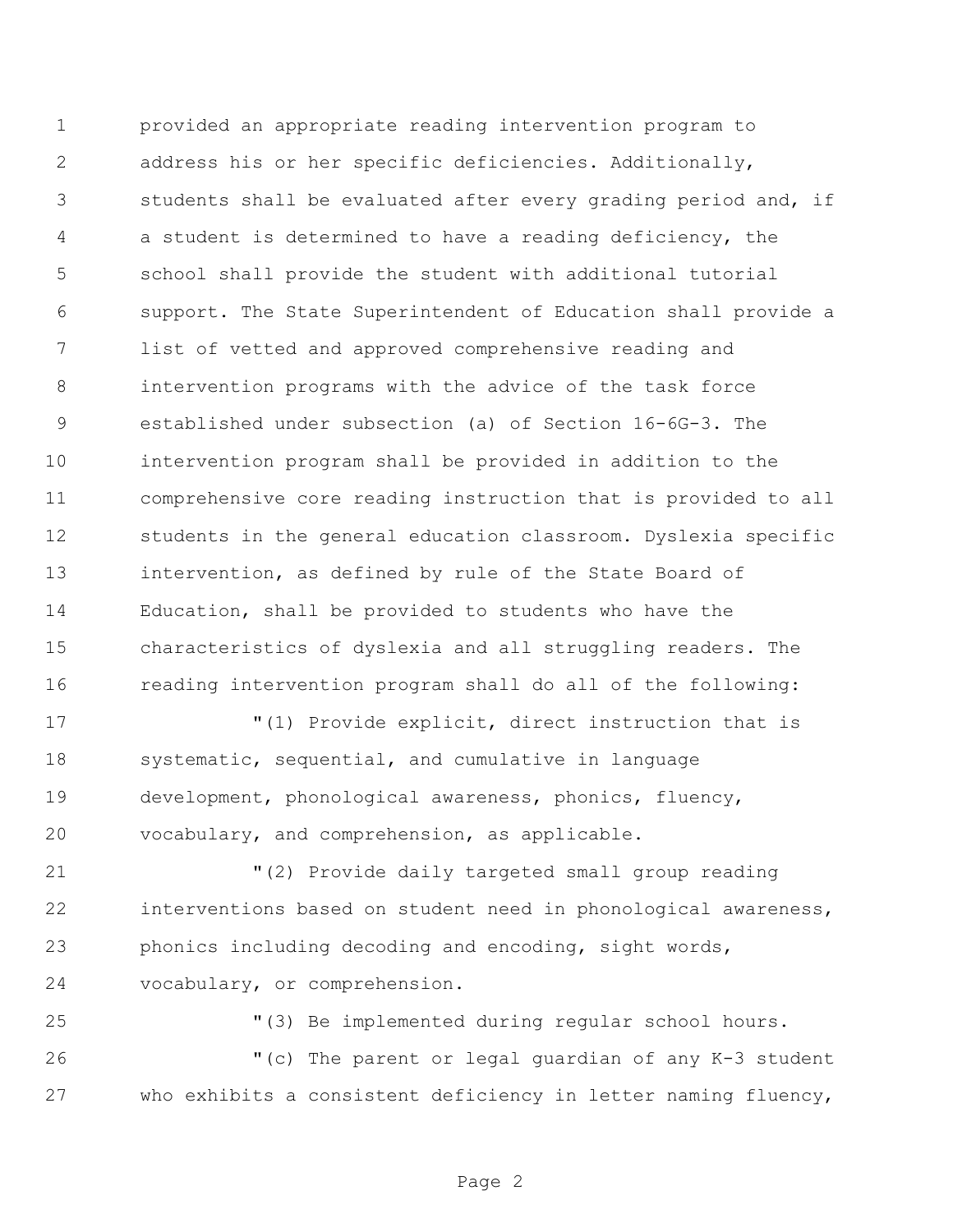letter sound fluency, nonsense word reading, sight words, oral reading accuracy, vocabulary, or comprehension at any time during the school year shall be notified in writing no later than 15 school days after the identification. The written notification shall include all of the following:

 "(1) A statement that the student has been identified as having a deficiency in reading or exhibits the characteristics of dyslexia, and that a reading improvement plan shall be developed by the teacher, principal, other pertinent school personnel, and the parent or legal guardian.

 "(2) A description of the current services that are provided to the student.

 "(3) A description of the proposed evidence-based reading interventions and supplemental instructional services and supports that shall be proposed for discussion while establishing the student's reading improvement plan as provided in subsection (d).

 "(4) Notification that the parent or legal guardian shall be informed in writing at least monthly of the progress of the student towards grade level reading.

 "(5) Strategies and resources for the parent or legal guardian to use at home to help the student succeed in reading.

 "(6) A statement that if the reading deficiency of the student is not addressed by the end of third grade, the student will not be promoted to fourth grade unless a good cause exemption is satisfied.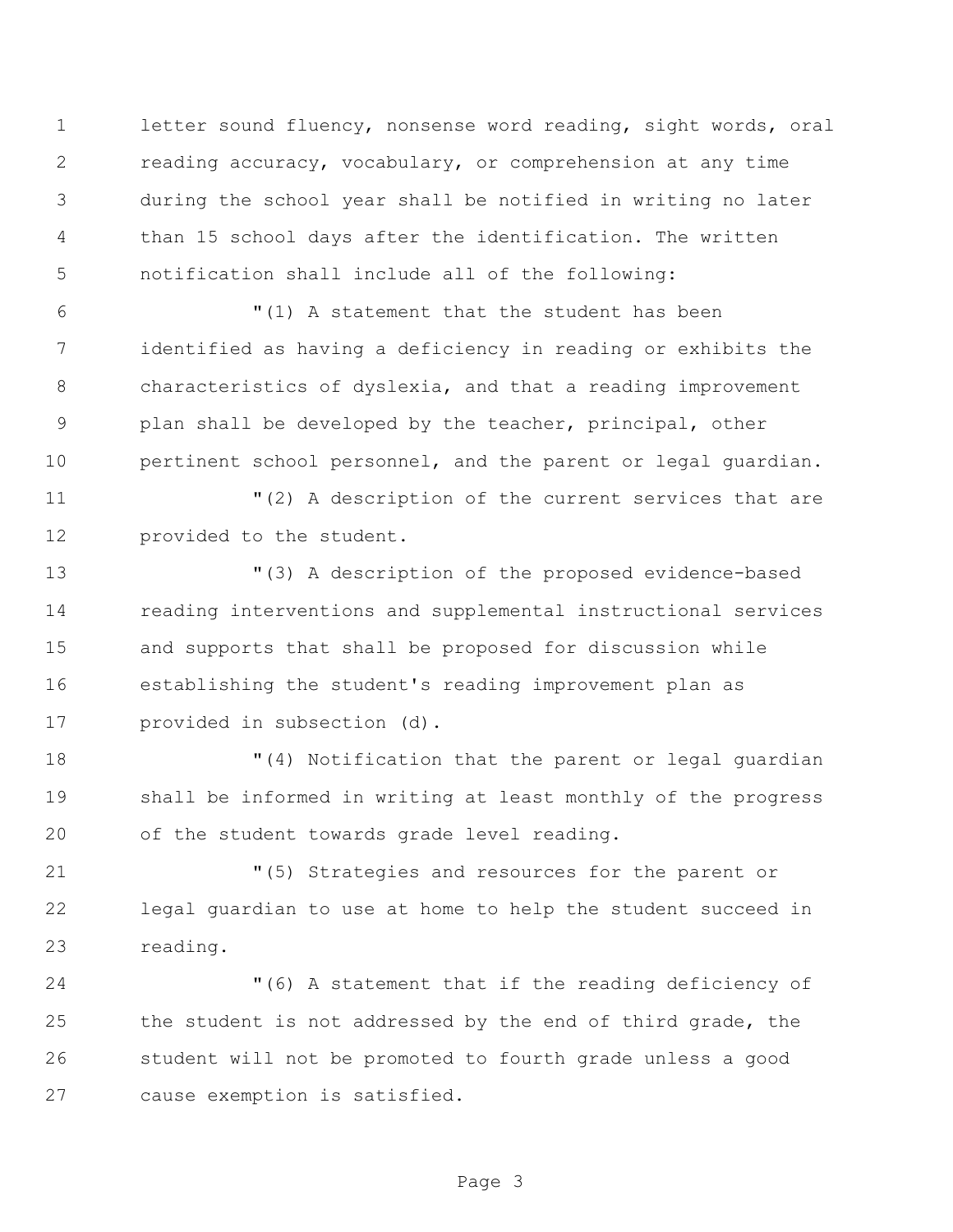1 T(7) A statement that while the statewide reading assessment is the initial determinant for promotion, the assessment is not the sole determiner at the end of third grade. Additionally, students shall be provided with a test-based student portfolio option and an alternative reading assessment option to demonstrate sufficient reading skills for promotion to fourth grade.

 "(d) Any K-3 student who exhibits a reading deficiency at any time, as provided in subsection (b), shall receive an individual reading improvement plan no later than 30 days after the identification of the reading deficiency.

 "(1) The reading improvement plan shall be created 13 by the teacher, principal, other pertinent school personnel, 14 and the parent or legal quardian of the student, and shall describe the evidence-based reading intervention services, including dyslexia specific intervention services, that the student shall receive to improve the reading deficit.

 "(2) Each identified student shall receive intensive reading intervention until the student no longer has a deficiency in reading, as determined by a State Board of Education approved reading assessment.

 "(3) Funds allocated to procuring curricula for student interventions pursuant to subdivision (5) of subsection (a) of Section 16-6G-4 shall be divided, based on a per pupil allocation determined by the number of students of each local education agency who are not proficient on a state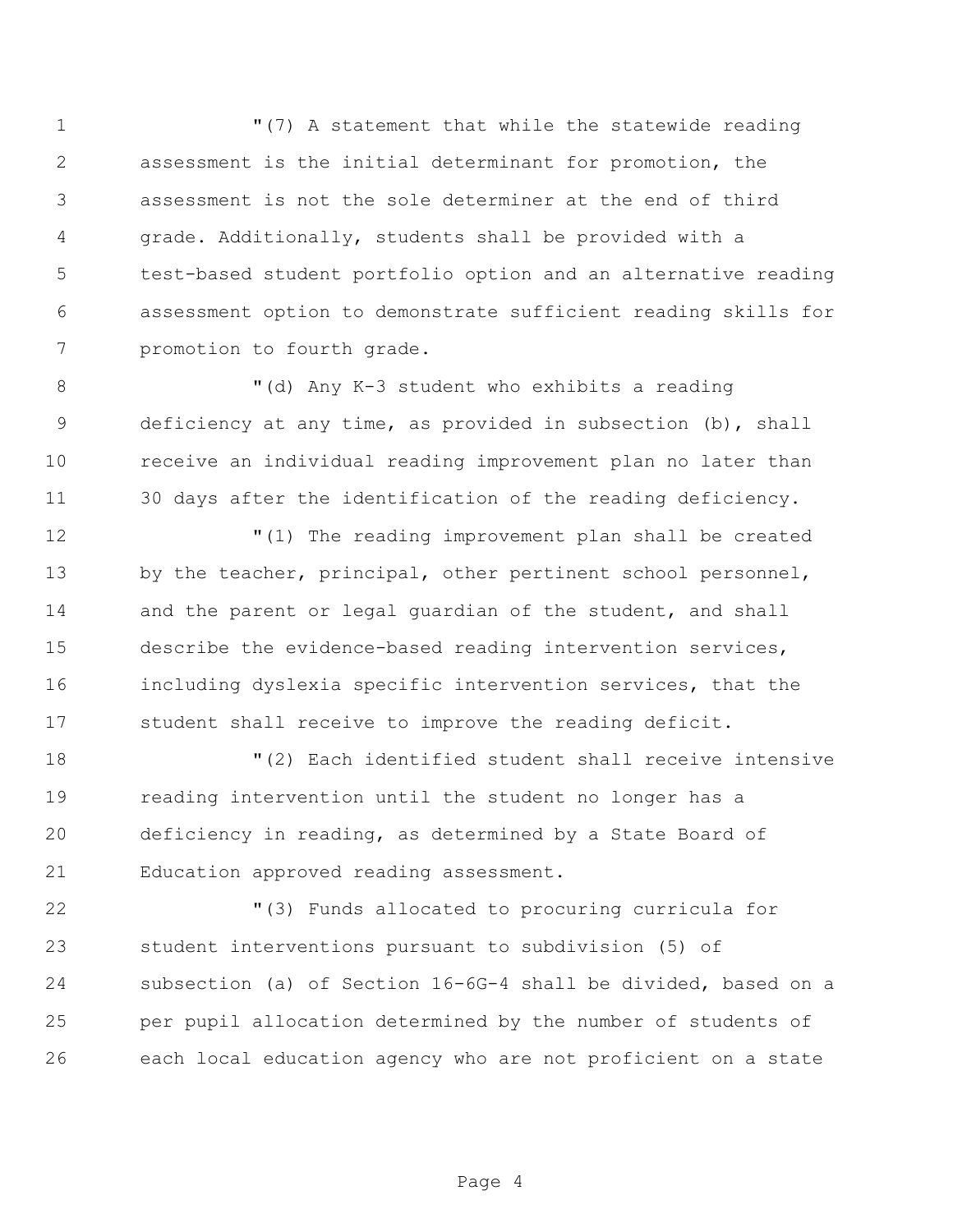approved reading assessment during the prior academic year, and distributed by the State Superintendent of Education.

 "(e) Each local education agency shall provide summer reading camps to all K-3 students identified with a reading deficiency as described in subsection (b).

 "(1) Summer reading camps shall be staffed with highly effective teachers of reading as demonstrated by student reading performance data, completion of multisensory structured language education, and teacher performance evaluations.

 "(2) The highly effective teacher of reading shall provide direct, explicit, and systematic reading intervention services and supports to improve any identified area of reading deficiency.

 "(3) Summer reading camps, at a minimum, shall include 70 hours of time in scientifically based reading instruction and intervention.

 "(4) A State Board of Education approved reading assessment system shall be administered at the beginning and end of the summer reading camp to measure student progress.

 "(5) Summer reading camps may be held in conjunction with existing summer programs in the school district or in partnership with community-based summer programs, designated as effective by the State Superintendent of Education and the task force established under subsection (a) of Section 16-6G-3.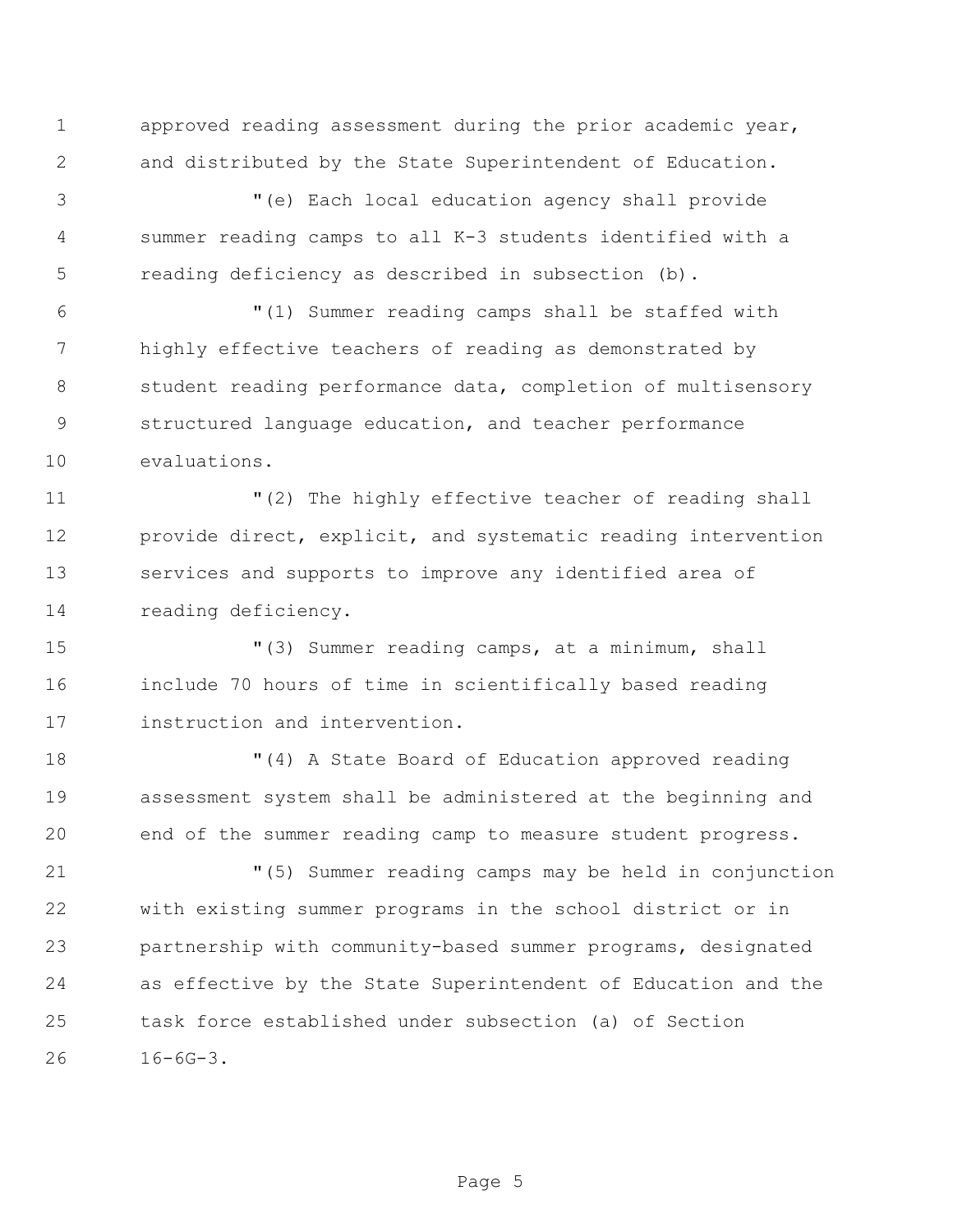"(f) The Alabama Summer Achievement Program is established and shall be available to all K-3 students in public elementary schools that are among the lowest performing five percent of elementary schools.

 "(1) The program shall be administered and funded by the allocation provided in subdivision (2) of subsection (a) of Section 16-6G-4.

 "(2) Funds allocated to the program in excess of the amount needed to fully fund summer programs in public elementary schools that are among the lowest five percent performing schools shall be divided, based on a per pupil allocation, and distributed by the State Superintendent of Education, to support high quality summer camps at elementary schools that are not among the lowest five percent performing elementary schools. The State Superintendent of Education shall award the funds to each local education agency based on 17 the number of students who scored deficient, as determined by the task force established under subsection (a) of Section 16-6G-3, on a state-approved reading assessment used to determine reading proficiency during the administration of the assessment during the preceding academic year.

 "(3) The State Superintendent of Education shall provide guidelines for the administration of the Alabama Summer Achievement Program, and shall oversee all of the following: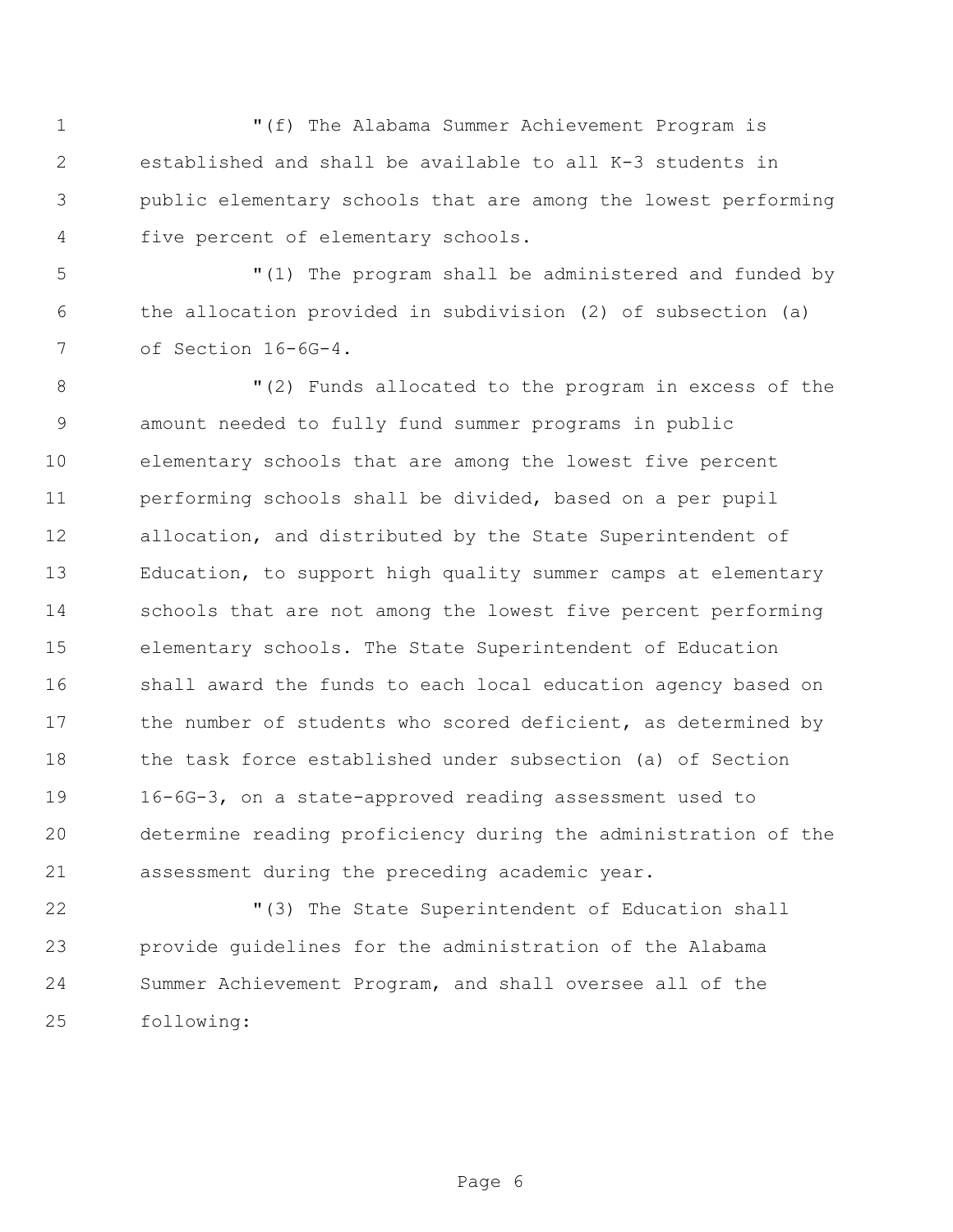"a. The administration of the Alabama Summer Achievement Program in the lowest five percent performing elementary schools.

 "b. The response to instruction process in the lowest five percent performing elementary schools.

 "c. The Alabama Reading Initiative regional literacy specialists and local reading specialists.

8 Td. All other aspects of implementation of this chapter including, but not limited to, collaboration among State Department of Education staff and the task force established under subsection (a) of Section 16-6G-3 to improve the reading proficiency of public K-3 students and implementation of rules adopted by the State Board of Education.

 "e. The implementation of rules adopted by the State Board of Education pertaining to dyslexia.

 "f. Collaboration with the Alabama Reading Initiative state staff and the Alabama Department of Early Childhood Education for appropriate professional learning approved by the State Department of Education.

 "g. The development of guidelines for identifying the characteristics of dyslexia.

 "(g) Any incoming third grade student identified with a reading deficiency shall be provided more intensified reading interventions to improve his or her specific reading deficiency. Reading intervention services shall include effective instructional strategies to accelerate student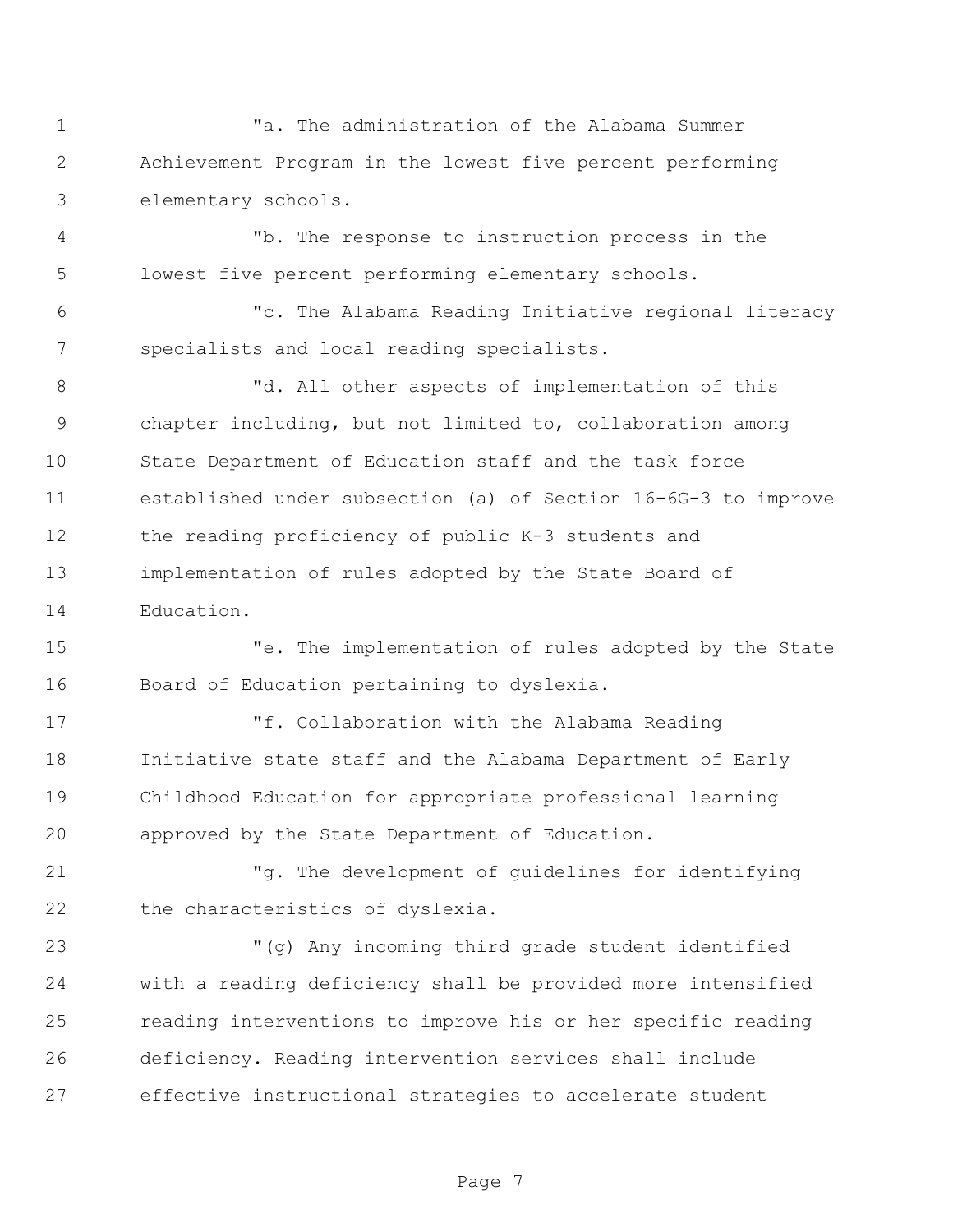progress. Each local education agency shall conduct a review of student reading improvement plans for all incoming third grade students identified with a reading deficiency. The review shall address additional supports and services, as described in this section, necessary to improve any identified area of reading deficiency. The local education agency shall provide all of the following services for third grade students 8 identified with a reading deficiency, and those services may be funded with funds received through the allocation provided in subdivision (2) of subsection (a) of Section 16-6G-4:

 "(1) An effective or highly effective teacher of reading as demonstrated by student reading performance data and teacher performance evaluations.

 "(2) Reading intervention services and supports to improve any identified area of reading deficiency including, but not limited to, all of the following:

 "a. Additional instructional time devoted to scientifically based and evidence based reading instruction and intervention.

 "b. The use of evidence based reading strategies or programs, or both, that have been vetted and approved by the State Superintendent of Education and the task force established under subsection (a) of Section 16-6G-3, that have demonstrated proven results in accelerating student reading achievement within the same school year.

 "c. Daily targeted small group reading intervention based on student need.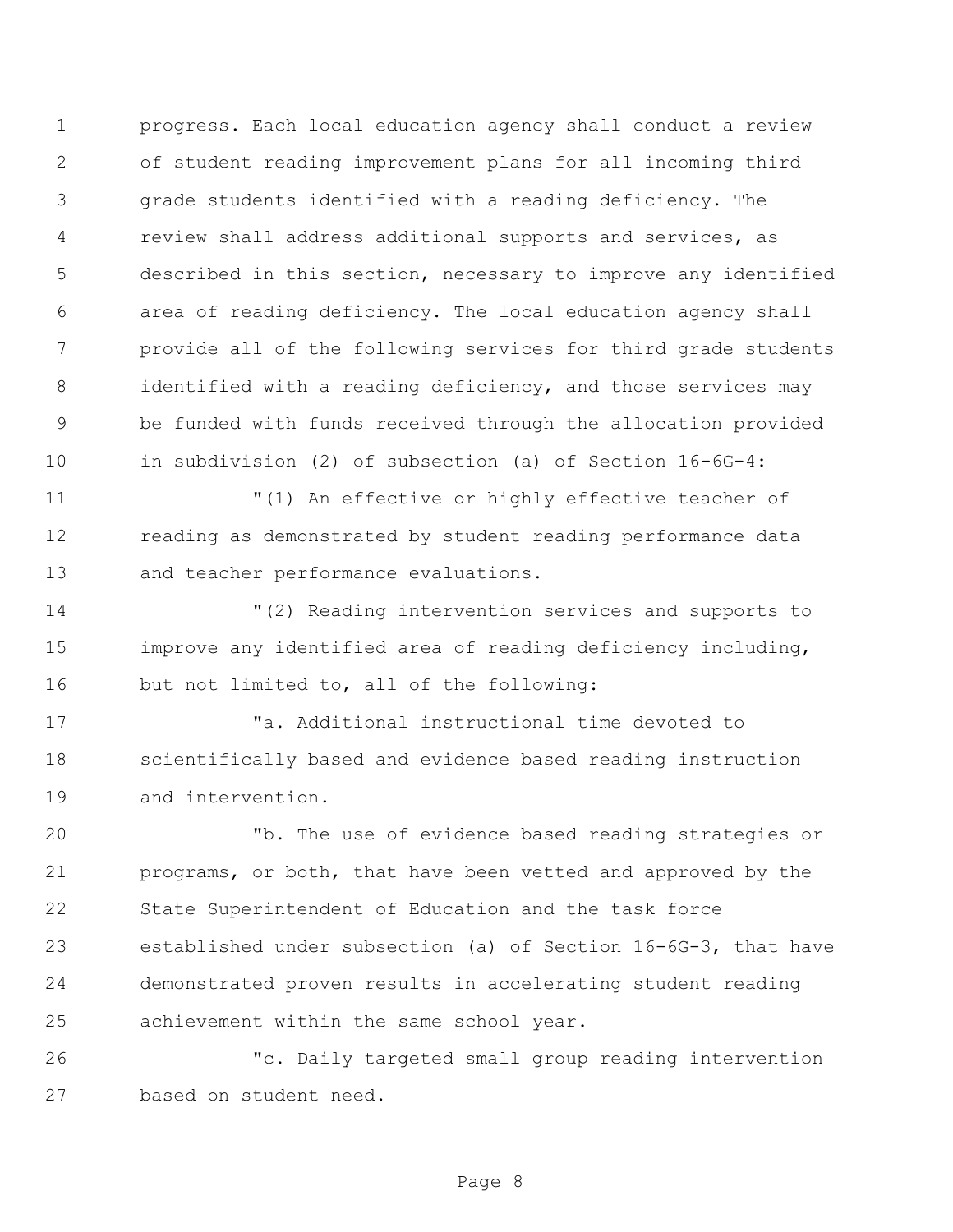"d. Explicit and systematic instruction with more detailed explanations, more extensive opportunities for guided practice, and more opportunities for error correction and feedback.

 "e. Frequent monitoring of the progress of the reading skills of each student throughout the school year and adjusting instruction according to student need.

8 "(3) Before school or after school, or both, supplemental evidence-based reading intervention delivered by a teacher or tutor with specialized reading training.

 "(4) A read at home plan, including participation in parent training workshops or regular parent guided home reading activities.

14 "(h) Commencing with the  $\frac{2021-2022}{2023-2024}$  school year, third grade students shall demonstrate sufficient reading skills for promotion to fourth grade. Students shall be provided all of the following options to demonstrate 18 sufficient reading skills for promotion to fourth grade, and the State Superintendent of Education shall provide guidelines for the implementation of this subsection:

 "(1) Scoring above the lowest achievement level, as determined by rule of the State Board of Education, on a board-approved assessment in reading as provided in Section 16-6G-3.

 "(2) Earning an acceptable score on an alternative standardized reading assessment as determined and approved by the State Superintendent of Education.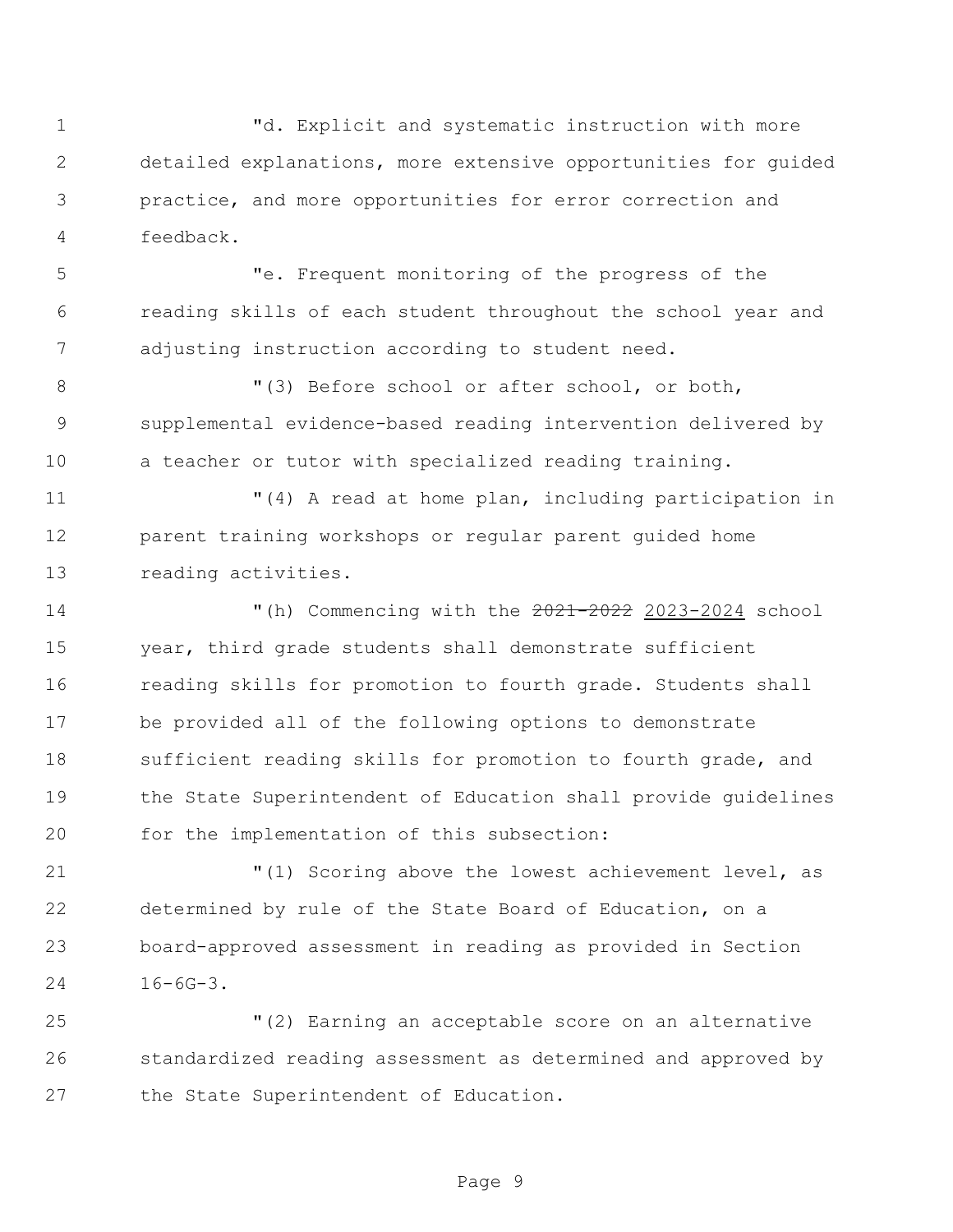$(3)$  Demonstrating mastery of third grade minimum essential state reading standards as evidenced by a student reading portfolio. The State Superintendent of Education and the task force established under subsection (a) of Section 16-6G-3 shall establish criteria for minimum essential standards and the student reading portfolios and a definition of what constitutes mastery of all third grade state reading standards.

 "(i) If a student does not demonstrate sufficient reading skills on one of the three options listed in subsection (h) and does not qualify for a good cause exemption, the student may not be promoted to fourth grade.

 "(j) A local education agency may only exempt students from mandatory retention, as provided in subsection (i), for good cause. A student who is promoted to fourth grade with a good cause exemption shall continue to receive intensive reading intervention that includes specific reading strategies prescribed in the individual reading improvement plan of the student until the deficiency is improved. The local education agency shall assist schools and teachers with the implementation of reading strategies that research has shown to be successful in improving reading among students with reading difficulties. Good cause exemptions shall be limited to the following:

 "(1) Students with disabilities whose Individual Education Plan indicates that participation in the statewide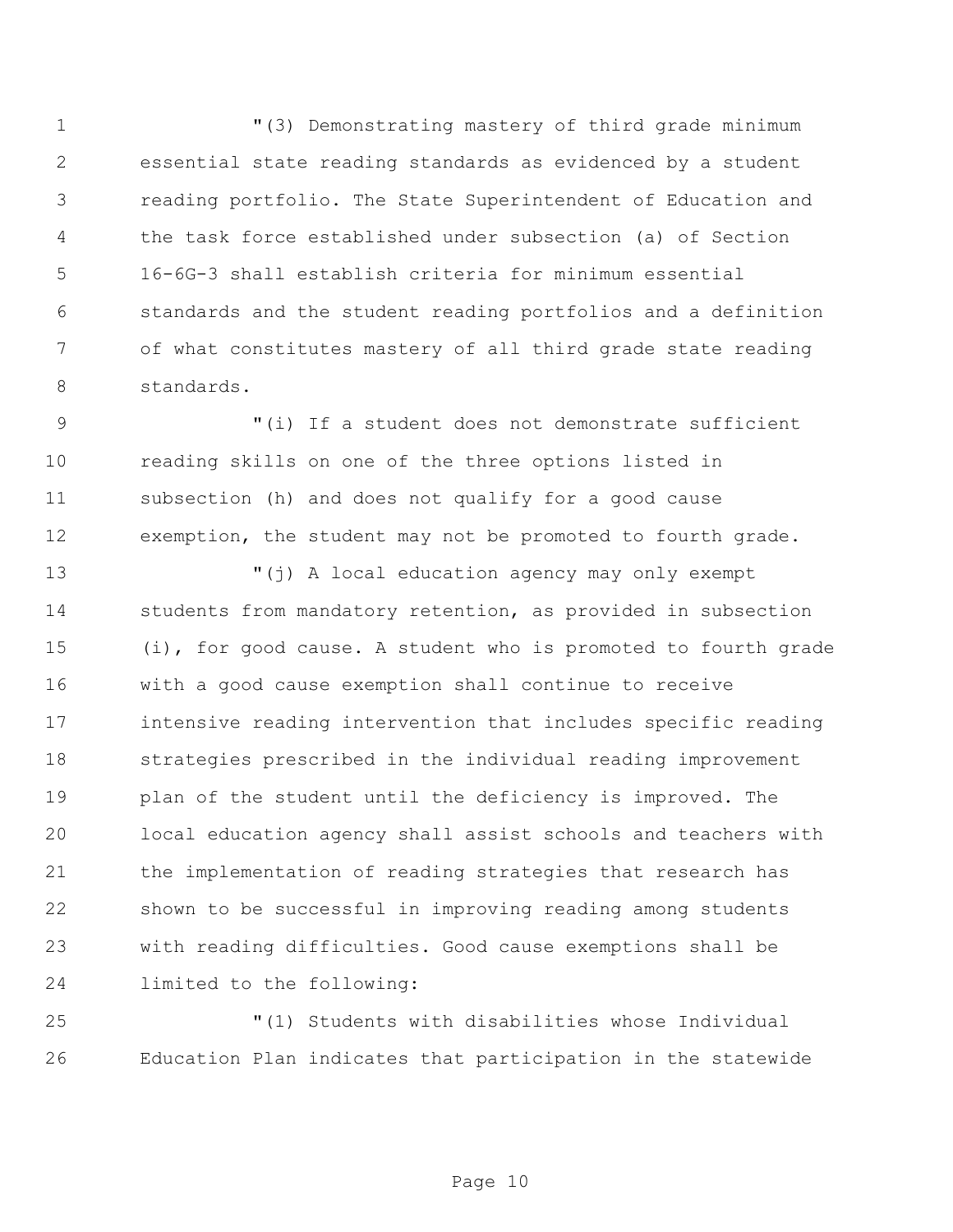assessment program is not appropriate, consistent with state law.

 "(2) Students identified as English language learners who have had less than two years of instruction in English as a second language.

 "(3) Students with disabilities who participate in the statewide English language arts reading assessment and who have an Individual Education Plan or a Section 504 plan that reflects that the student has received intensive reading intervention for more than two years and who still demonstrates a deficiency in reading and was previously 12 retained in kindergarten, first grade, second grade, or third 13 grade.

 "(4) Students who have received intensive reading intervention for two or more years and who still demonstrate a deficiency in reading and who were previously retained in kindergarten, first grade, second grade, or third grade for a 18 total of two years.

 "(k) No student shall be retained more than twice in kindergarten through third grade.

 "(l) A request to exempt a student from the mandatory retention requirement using one of the good cause exemptions listed in subsection (j) shall be made consistent with the following:

 "(1) Documentation shall be submitted to the school principal from the teacher of the student that indicates that the promotion of the student is appropriate. Documentation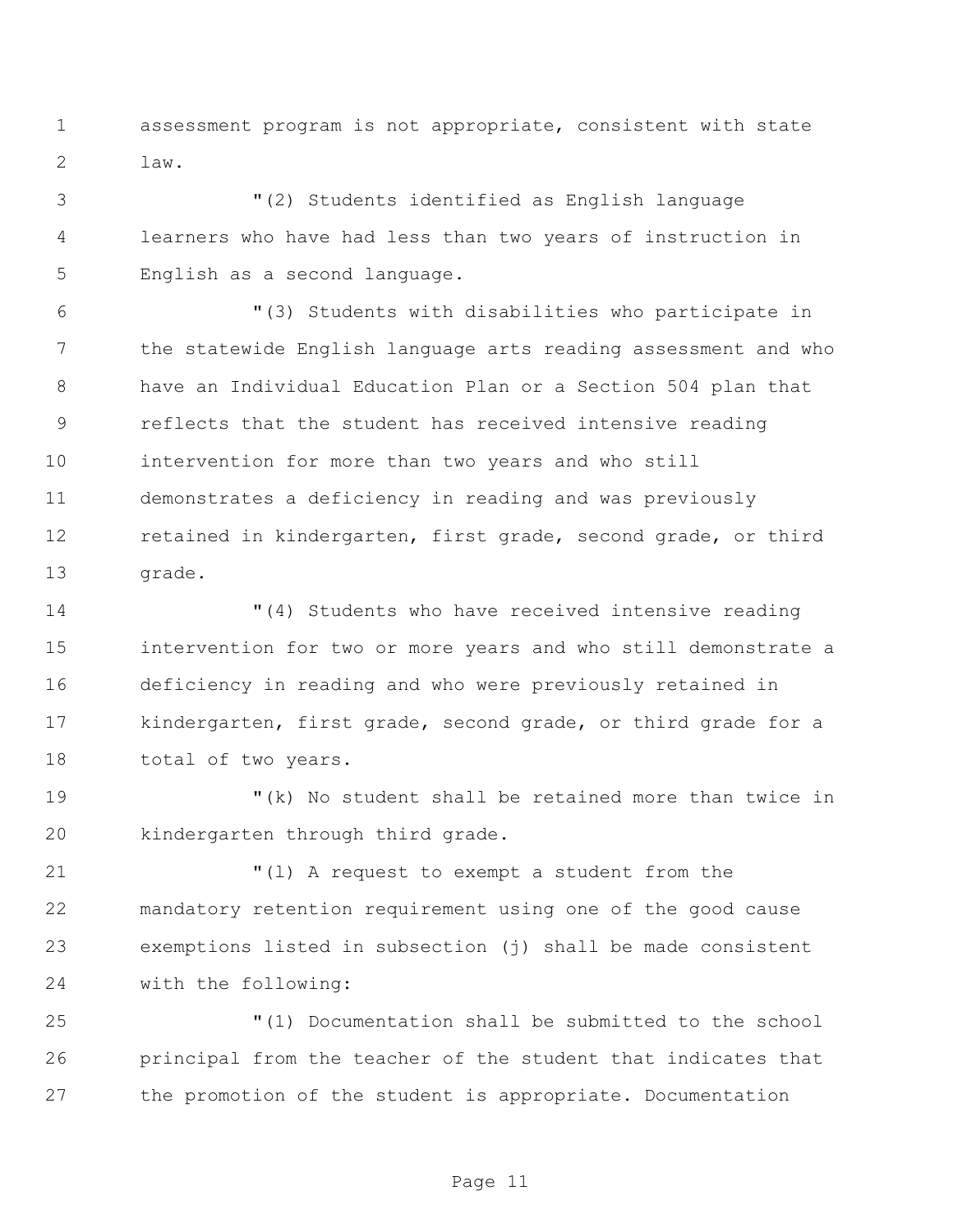shall include a statement identifying which good cause exemption is requested, as well as the existing reading improvement plan or Individual Education Plan of the student, as applicable.

 "(2) The school principal shall review the recommendation of the teacher, determine if the student meets 7 one of the good cause exemptions, and shall make his or her determination in writing to the local superintendent of education. The local superintendent of education, in writing, shall approve or reject the recommendation of the school principal.

 "(3) The local education agency shall assist schools under its jurisdiction in providing written notification to the parent of any student who is retained in third grade for not achieving the reading level required for promotion. Notice shall clearly state the reasons why the student is not eligible for a good cause exemption and shall include a description of the proposed interventions and supports that shall be provided to the student to improve any identified area of reading deficiency during the retained year.

 "(4) There shall be established at each school, as applicable, an intensive acceleration for any student retained in third grade. In addition to the criteria established in subdivisions (1) to (4), inclusive, of subsection (g), the intensive acceleration shall be taught by a highly effective teacher of reading who has received training in the science of reading and multisensory language instruction, as demonstrated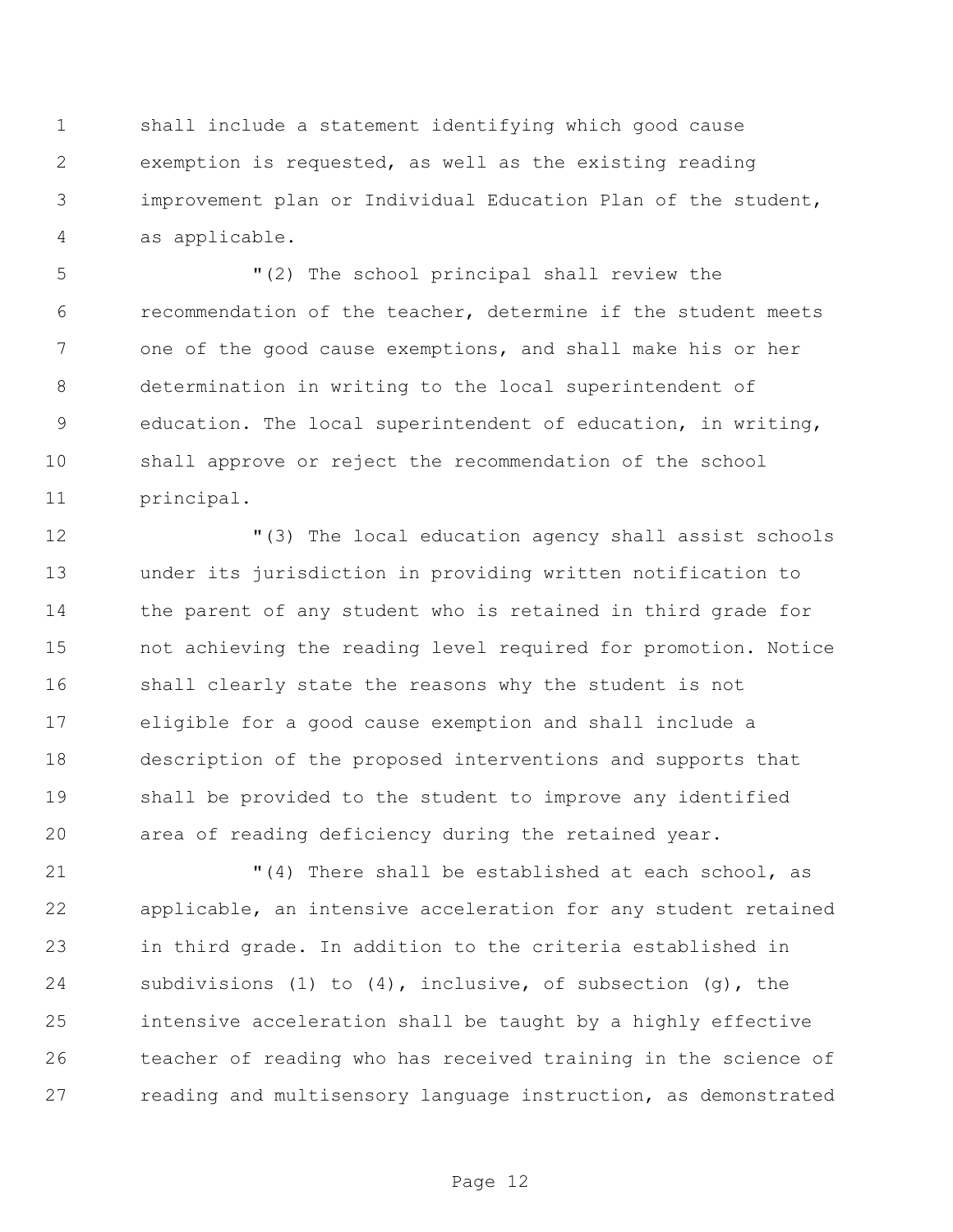by student reading performance data and teacher performance evaluations; shall have a reduced teacher-student ratio; and shall provide explicit and systematic reading instruction and intervention for the majority of student contact time each day.

 "(m) Annually, on or before September 30, each local education agency shall report in writing to the State Superintendent of Education the following information on the previous school year:

 "(1) By grade, the number and percentage of all K-3 students identified with a reading deficiency on a State Department of Education approved reading assessment.

 "(2) By grade, the number and percentage of students screened for dyslexia characteristics, the number and percentage of students identified as demonstrating the characteristics of dyslexia and receiving dyslexia specific intervention, and the name of the dyslexia specific intervention being provided.

 "(3) By grade, the number and percentage of all K-3 students performing on grade level or above on a State Board of Education approved reading assessment.

 "(4) The total number and percentage of students starting third grade with a reading deficiency, which shall include the specific area of reading deficiency.

 "(5) The total number and percentage of third grade students who started third grade with a reading deficiency but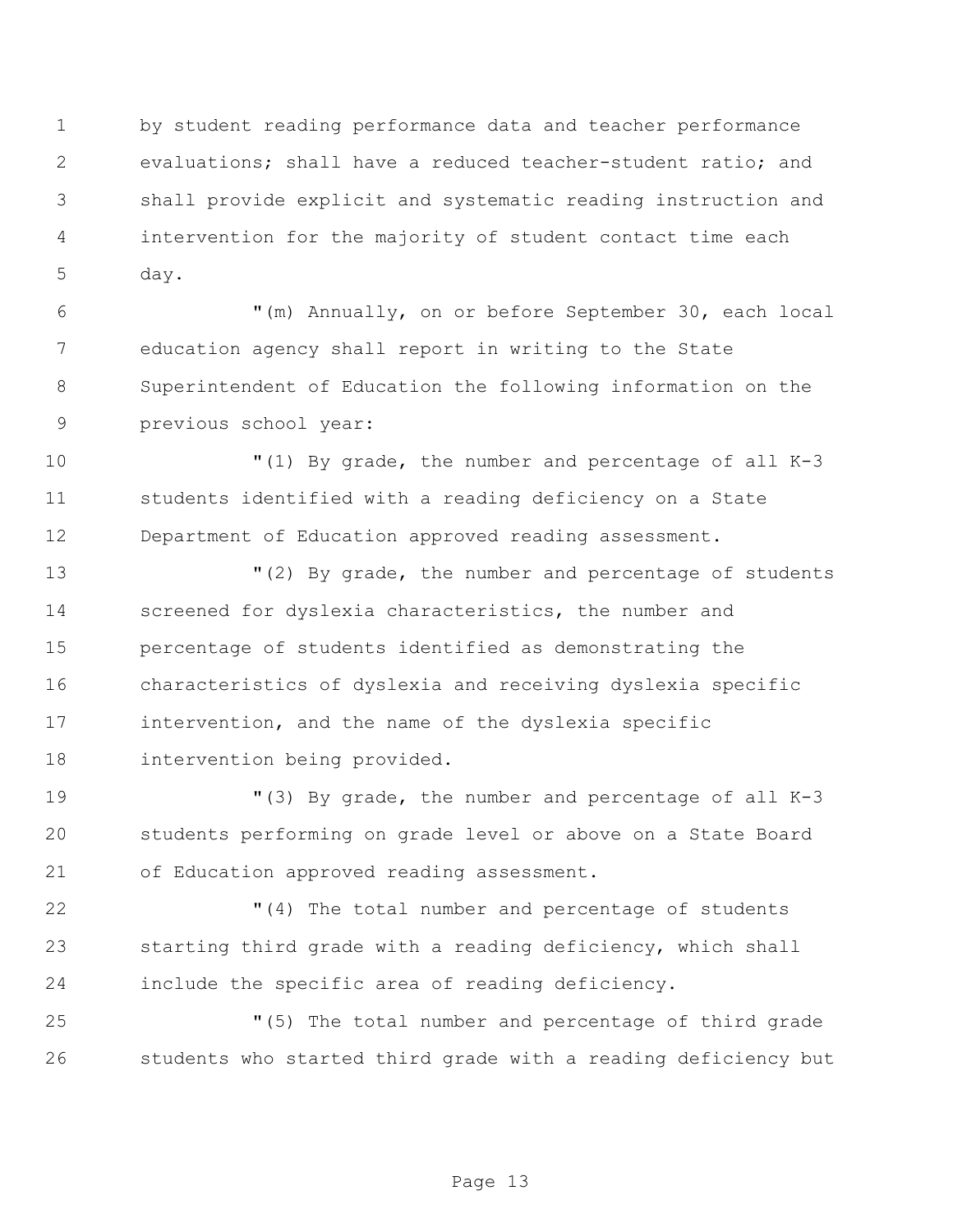completed third grade on grade level as determined by the third grade state standardized assessment in reading.

 "(6) By grade, the total number and percentage of eligible K-3 students who attended the Alabama Summer Achievement Program or other mandatory summer reading camp.

 "(7) By grade, pre- and post-Alabama Summer Achievement Program reading assessment scores and other mandatory summer camp data.

9 "(8) By grade, the number and percentage of all students retained in grades K-3.

 "(9) The total number and percentage of students in third grade who demonstrated sufficient reading skills for promotion on the alternative reading assessment.

 "(10) The total number and percentage of students in 15 third grade who were promoted for good cause, by each category 16 of good cause specified in subsection (j).

17 The U(11) In succeeding years, the performance of 18 students promoted with a good cause on the state standardized assessment in reading.

 "(12) By school, the number of teachers who are participating in or have completed professional development in the science of reading and who hold advanced certifications in those areas.

 "(13) By school, the number of teachers who have completed training in dyslexia awareness, multisensory strategies, and satisfy the definition of a dyslexia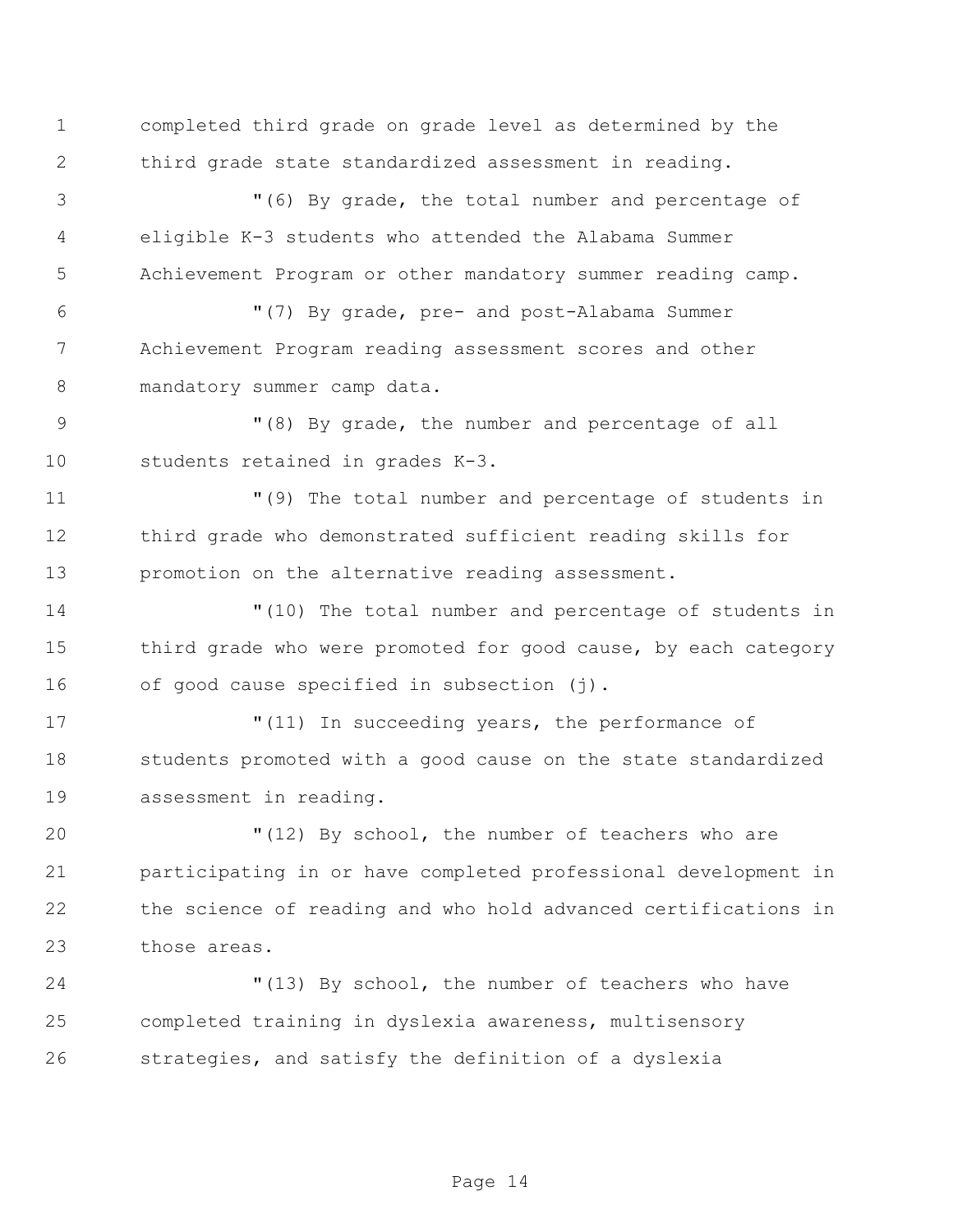interventionist as defined by rule of the State Board of Education.

 "(n) The State Superintendent of Education shall establish a uniform format for local school systems to use in reporting the information required by subsection (m). The format shall be developed with input from local education agencies and shall be provided to each local education agency no later than 90 days before the annual due date. Annually, on or before December 1, the State Superintendent of Education shall compile the information received from the local education agencies into state level summary information and report the information to the State Board of Education, the public, the Governor, the Lieutenant Governor, the President Pro Tempore of the Senate, the Speaker of the House of Representatives, and the Chairs of the House Ways and Means Education Committee and Senate Finance and Taxation Education Committee.

 "(1) The State Superintendent of Education and the task force established under subsection (a) of Section 16-6G-3 shall establish annual reading growth and proficiency targets based on the information required to be reported to the superintendent in subsection (m).

 "(2) Of the funds allocated to the Alabama Reading Initiative pursuant to subdivision (6) of subsection (a) of Section 16-6G-4 for state administration, the State Superintendent of Education may allocate such sums as he or she deems appropriate to establish an Alabama Reading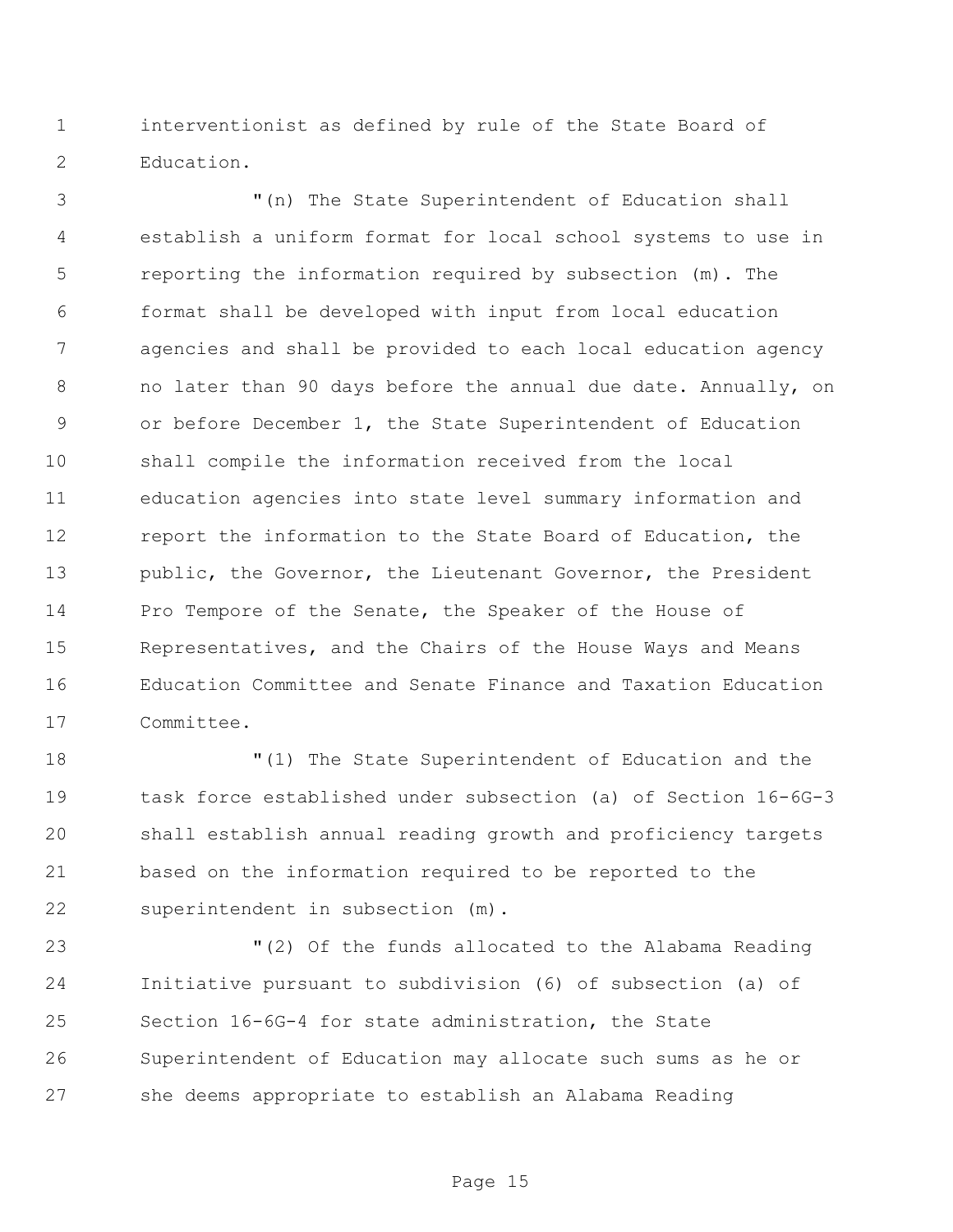Initiative Incentive Program that shall distribute monetary incentives to schools based on a formula, approved by the State Superintendent of Education with the Alabama Committee on Grade Level Reading created in Section 16-6G-7, that shall factor the size and geography of the school, reading growth and proficiency, and the composition of student subgroups." Section 2. This act shall become effective

 immediately following its passage and approval by the Governor, or its otherwise becoming law.